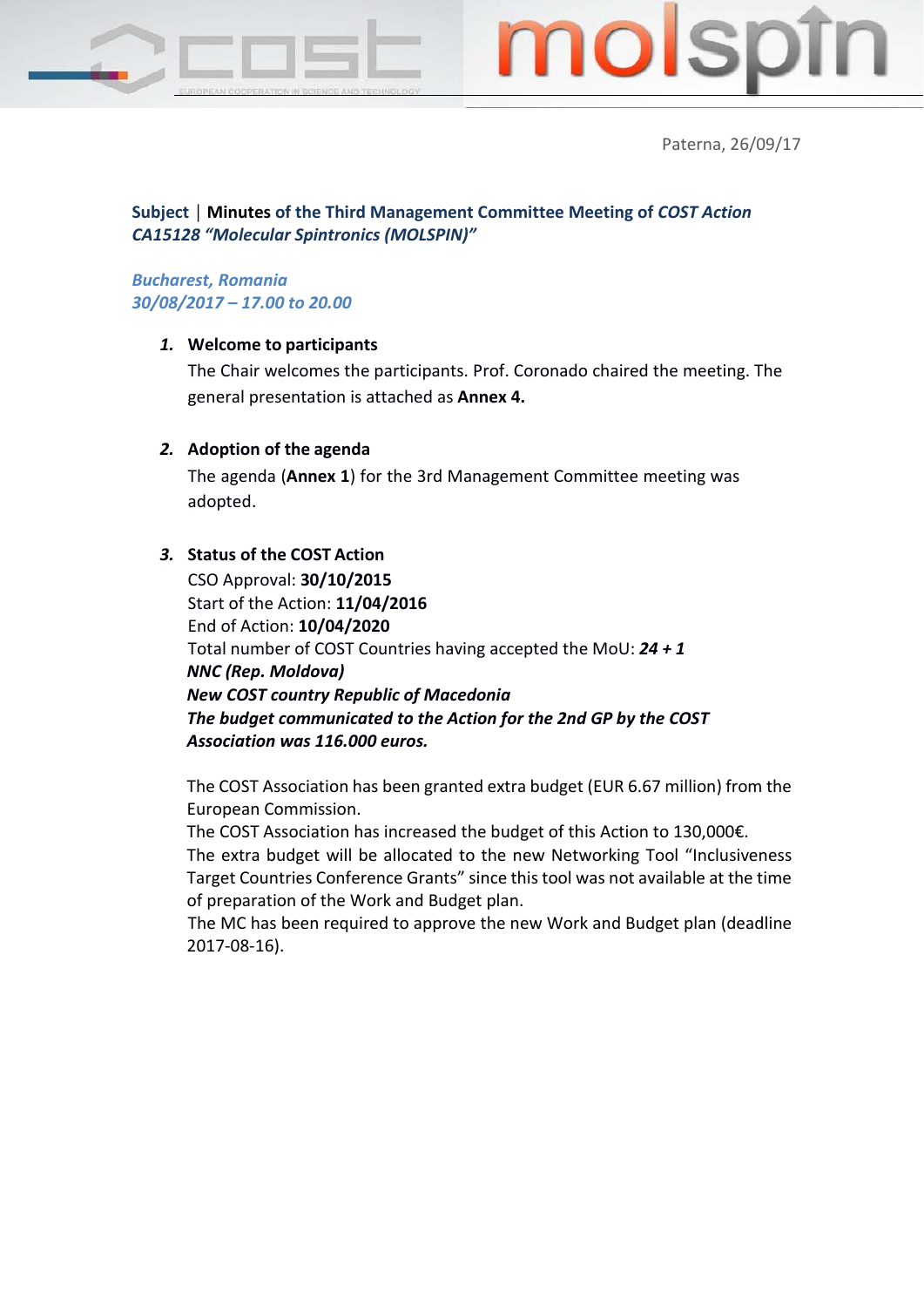### *4.* **Tour de table/ introduction of the MC members**

The list of officially nominated delegates and the participants of the meeting is presented in *Annex 2.*

#### *5.* **Establishment of quorum**

The quorum (2/3 of COST Countries participating in the Action) was not reached: 13 countries are represented out of 24 (COST doc. 134/14 B.2 "COST Action Management Monitoring and Final Assessment" Annex I, Article 8).

#### *6.* **Approval of past e-votes**

#### **e-vote March 28 2017- approved**

Approval of Republic of Macedonia to participate in COST Action CA15128 with nomination of Dr Irina Petreska.

#### **e-vote June 14 2017 - approved**

Approval to invite to participate in our Action the following researchers from International Partner Countries:

- Danna Freedman, Department of Chemistry, Northwestern University (USA)
- Steve Hill, National High Magnetic Field Laboratory (USA)
- Enrique del Barco, Department of Physics, University of Central Florida (USA)
- Sally Brooker, Department of Chemistry, University of Otago (NZ)
- Cameron Kepert, School of Chemistry, University of Sydney (AU)
- Andrea Morello, University of Sidney (AU)
- Masahiro Yamashita, Department of Chemistry, Tohoku University (JP)
- Seiji Miyashita, Department of Physics, University of Tokyo (JP)

Approved IPC Institutions:

- MC Observers (not eligible to be reimbursed at MC meetings)
- Trainers at Training schools (although they cannot send trainees)
- Hosts in STSMs
- *7.* **Draft Work and Budget (W&B) Plan for the second Grant Period (GP) evolution**

**WGs STATISTICS**

**WG1: 20 countries/48 acad./20PhDs**

**WG2: 14 countries/24 acad./9PhDs**

**WG3: 12 countries/22 acad./37PhDs** 

### **Working Group leaders' reports**

The different working group representatives gave a report on the evolution of their respective WGs (included in Annex 4). During the presentation of WG1, Alek Dediu, WG1 leader, proposed to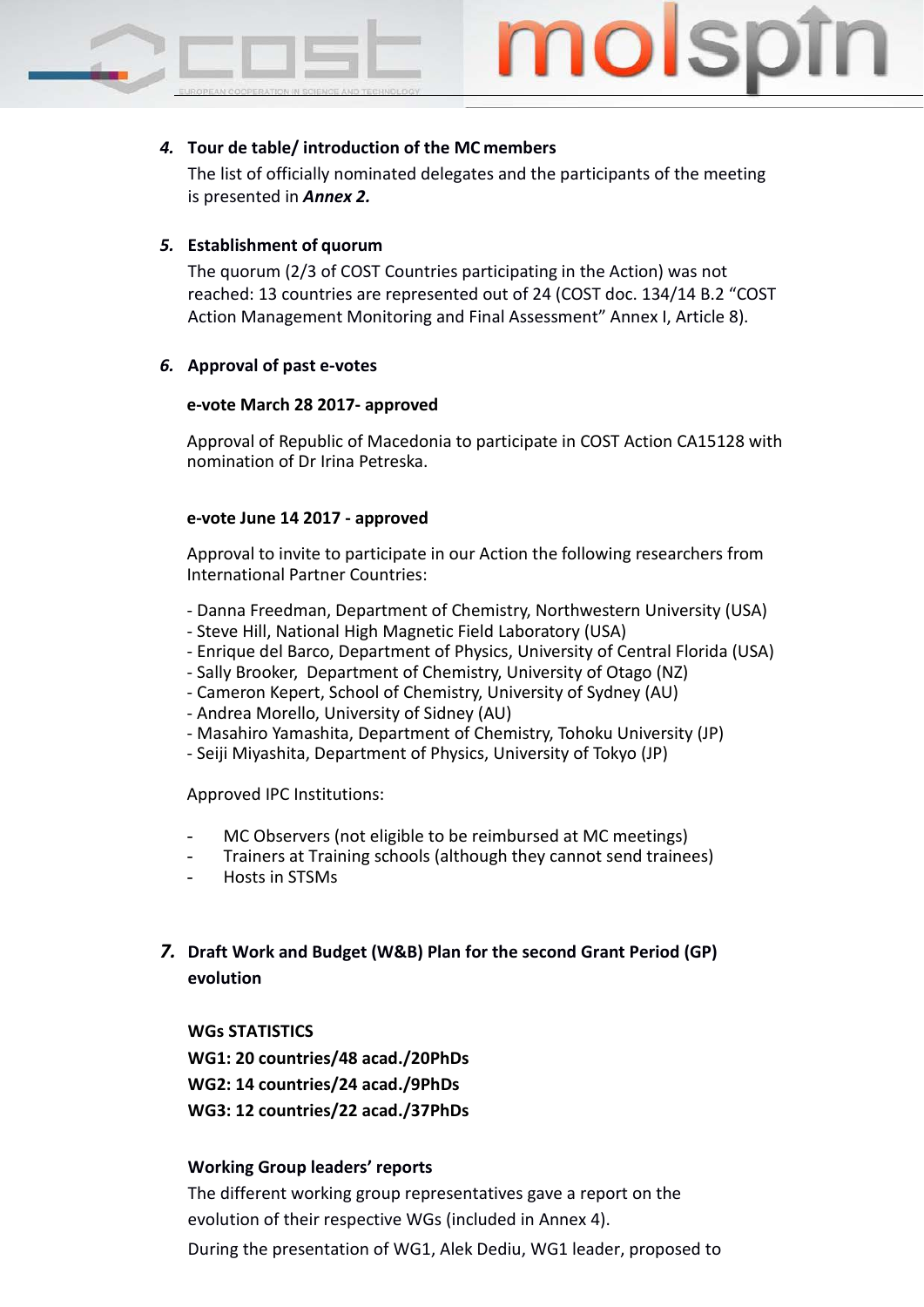

create a group of researchers representing this COST Action, to give more visibility and impact to molecular spintronics with the final goal of getting it in the European research road maps.

### **1st GP W&B plan - Description of the Activities and Budget**

### **Activities Reports (more information in annex 4)**

#### **MEETINGS**

CO-LOCATED MEETINGS

1) European Conference on Molecular Magnetism – August  $27<sup>th</sup>$ -31st, 2017

- 2) WGs 2+3 workshop August  $31<sup>st</sup>$  / September  $1<sup>st</sup>$ , 2017
- 3)  $3^{\text{rd}}$  MC Meeting August  $30^{\text{th}}$ , 2017

#### **Attendants ECMM (206):**

70 PhD/Master students 35 Postdocs 95 senior researchers **Financial Support: 39.000 €**

#### **TRAINING SCHOOLS**

ESMOLNA (European School on Molecular Nanoscience) 2017 El Escorial (Madrid, Spain) 7th – 12th May 2017

### **SHORT TRAINING SCIENTIFIC MISSIONS**

**1st period** 23 STSMs = 37,980.00€ 13 males / 10 females 16 PhD students / 4 ECIs / 3 senior researchers

### **2nd period**

BUDGET 34,000.00€ 1st call – DEADLINE June 13th 2017 Only one person has applied 2<sup>nd</sup> call: deadline 01/09/17 for stays from 02/09/17 to 31/12/17 3<sup>rd</sup> call: deadline 20/12/17 for stays from 01/01/18 to 30/04/18

The MC discussed the need of having a more flexible use of the STSMs with calls that can be opened on demand to effectively use the budget. The first consequence of this flexibility will be that of extending the current call two more weeks in order to allow the researchers to apply.

### **DISSEMINATION**

Action web page:<http://www.icmol.es/molspin/> Updated comprehensive list Updated information on events (meetings, training schools) Updated information on STSM calls 31 Acknowledged publications Young Researchers section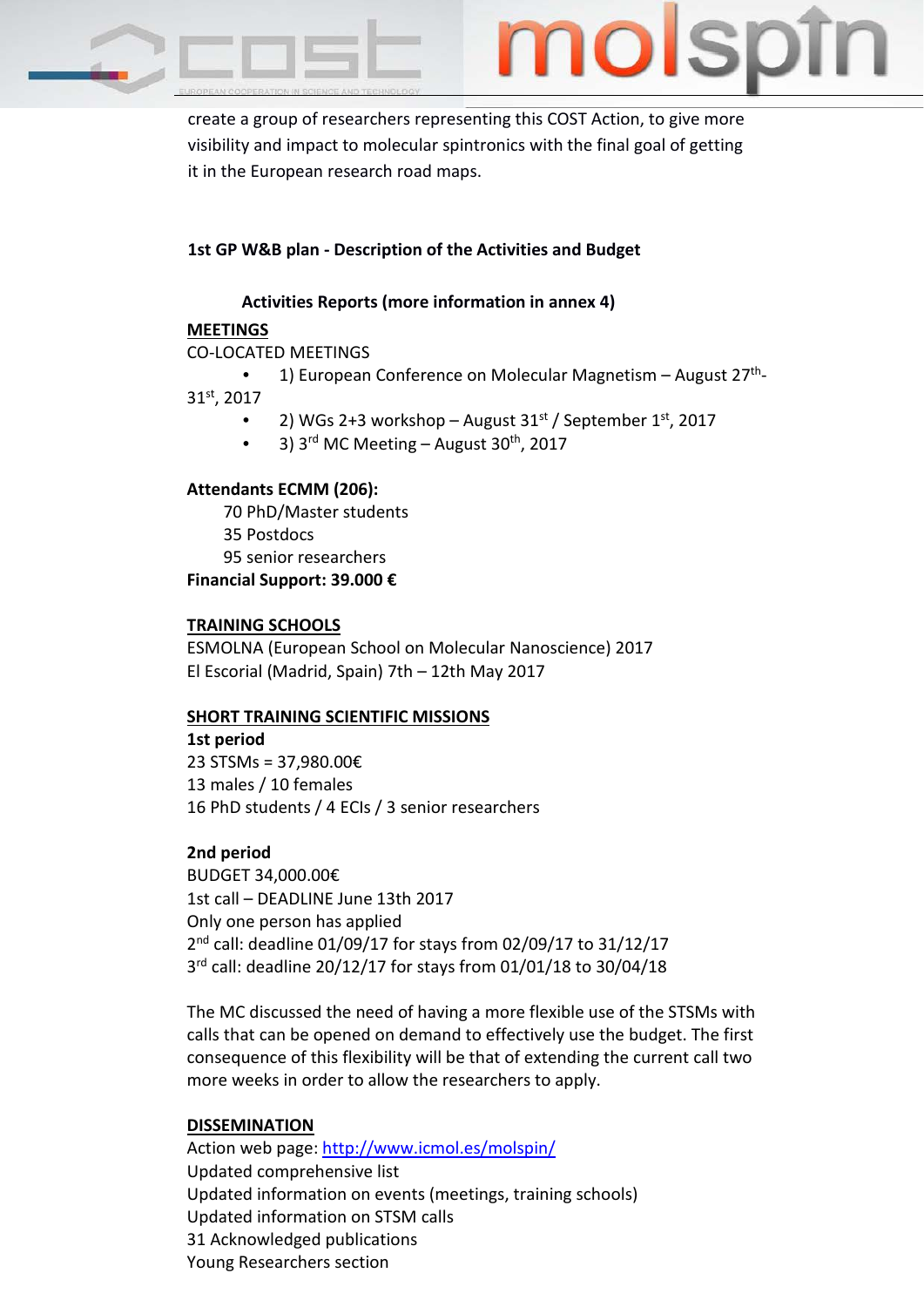



A Mailing list has been created for Action dissemination New Dissemination Assistant: Dr. Maria Monrabal [\(maria.monrabal@uv.es\)](mailto:maria.monrabal@uv.es) Remember to acknowledge related publications MC members and Working Group Leaders are encouraged to promote the participation in STSM calls and Young Researchers section

#### **Budget Report**

|                                   | <b>Contract Budget</b> | <b>Expenditure</b> |
|-----------------------------------|------------------------|--------------------|
|                                   |                        |                    |
| <b>Meetings</b>                   | 43,000.00              | 33,750.18          |
| <b>STSMs</b>                      | 24,000.00              | 37,980.00          |
| <b>Training</b><br><b>Schools</b> | 17,500.01              | 16,946.40          |
| Dissemination                     | 5,500.00               | 3,000.00           |
| <b>OERSA</b>                      | 2,173.90               | 38.12              |
| <b>FSAC</b>                       | 13,806.09              | 13,757.21          |
| <b>TOTAL</b>                      | 106,000.00             | 105,471.91         |

# **1st period budget 106,000€. 1st Yearly Financial Report:**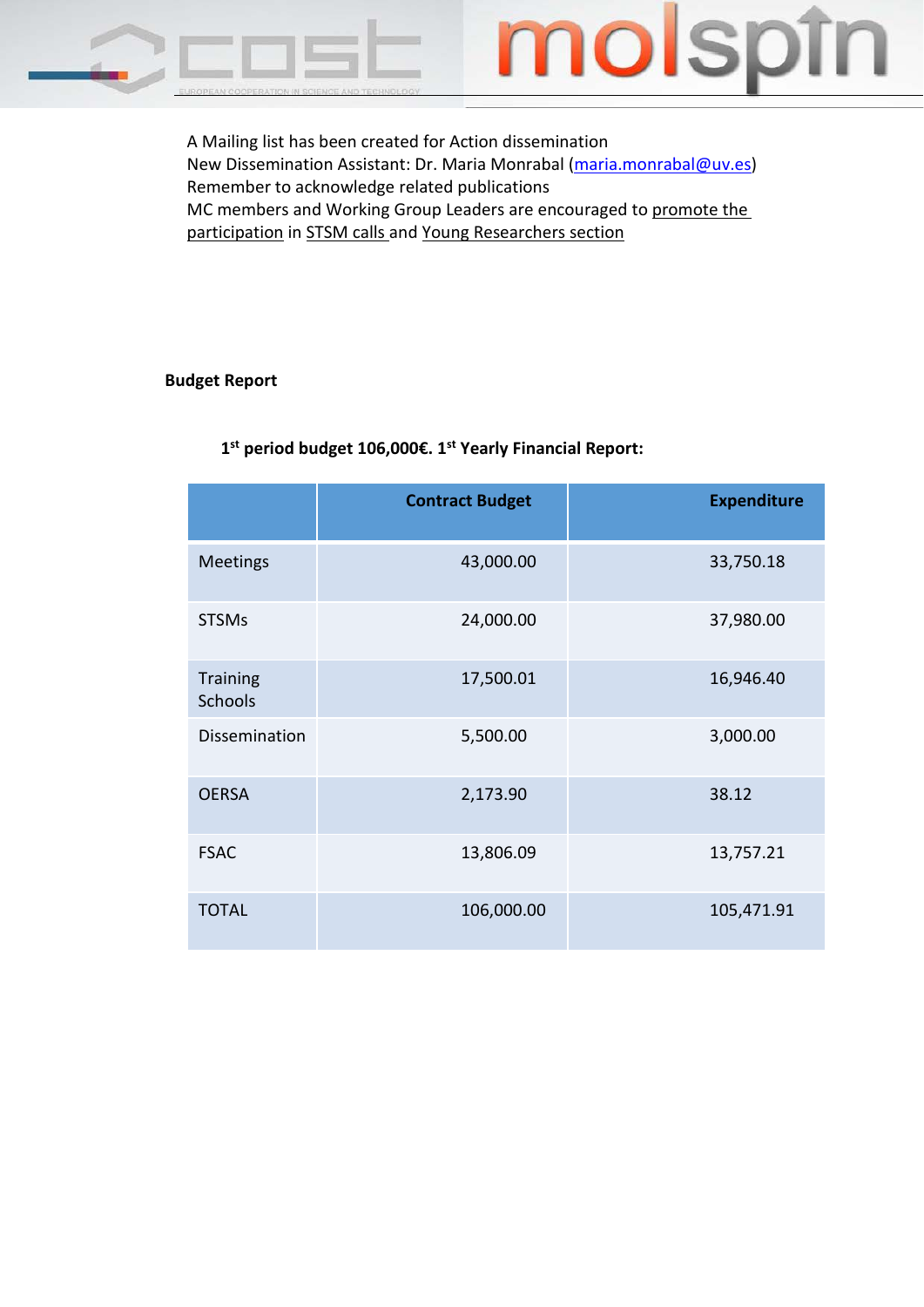

# **2nd period budget 130,000€. Work and Budget Plan**

|                             | <b>Contract budget</b> |
|-----------------------------|------------------------|
| <b>Meetings</b>             | 46,000.00              |
| <b>STSMs</b>                | 34,000.00              |
| <b>Training Schools</b>     | 19,387.62              |
| <b>ITC Conference Grant</b> | 11,800.00              |
| Dissemination               | 1,500.00               |
| <b>OERSA</b>                | 503.31                 |
| <b>FSAC</b>                 | 16,808.85              |
| <b>TOTAL</b>                | 129,999.78             |

## *8.* **Long-term planning (including anticipated locations and dates of future activities)**

Esmolna 2018 – May 20<sup>th</sup>-25<sup>th</sup> 2018 – Tenerife (+WG3 meeting)

ECMols 2018 – October 21st-25th 2018, Peñiscola  $(+4<sup>th</sup>$  MC meeting + join workshop WG1 and WG2)

### *9.* **Location and date of next meeting**

ECMols 2018 – October 21st-25th 2018, Peñiscola

### **11. Motions and queries**

Dr. Lapo Bogani will be in charge of the creation of a group of industrial partners who will be involved in the Action. Their data will be included in the COST Action. The idea is that these partners strongly participate in the COST meetings.

### **12. Closing**

The proposals presented during the meeting have not been approved by the MC due to the lack of quorum.